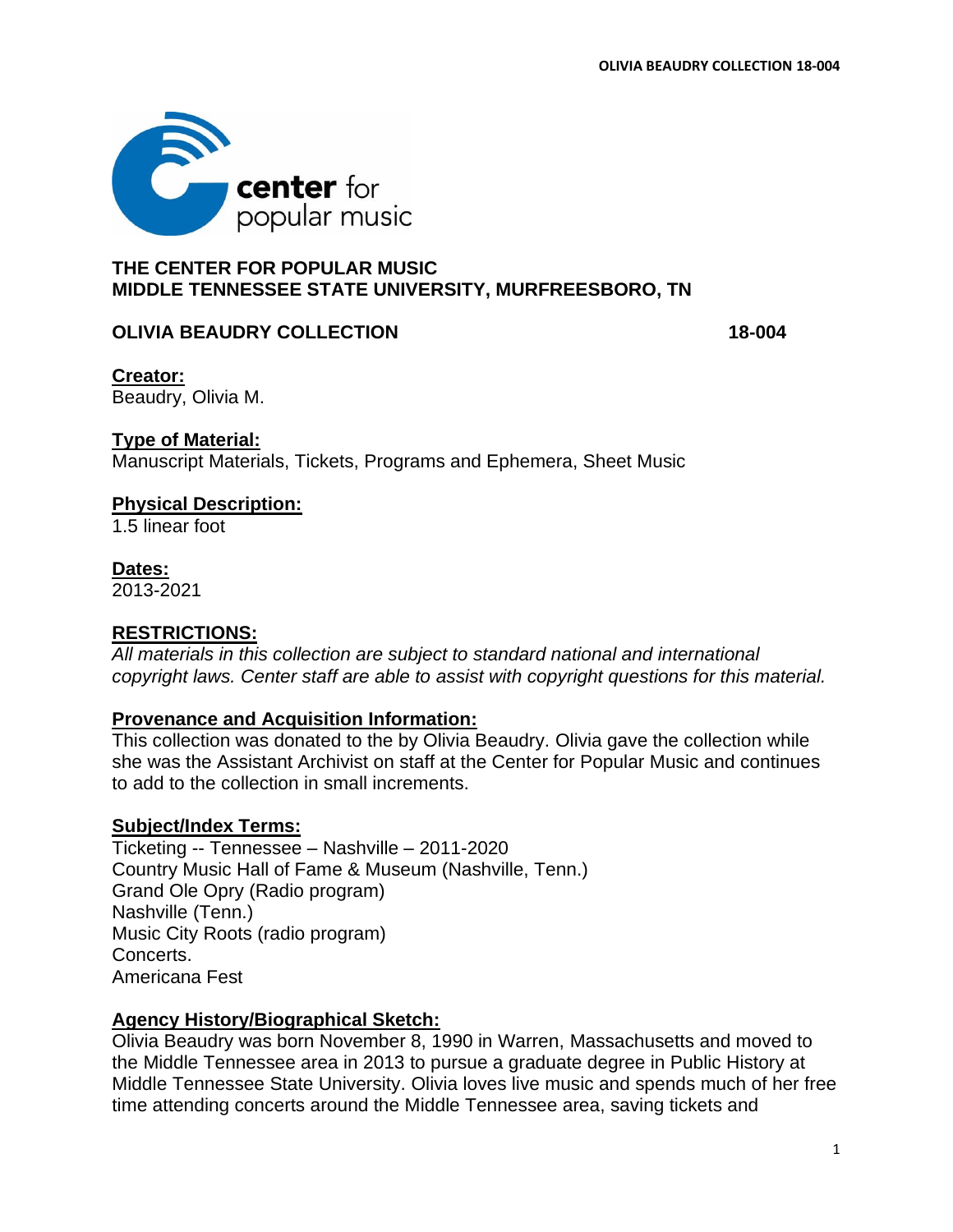promotional materials related to the music. Olivia is also an active member at the Country Music Hall of Fame and Museum, WMOT Radio, and the International Country Music Conference. Olivia Beaudry was the Assistant Archivist at the Center for Popular Music at the time of the first donation of materials in this collection.

## **Scope and Content:**

Olivia Beaudry collected these materials from attending concerts, from her membership at the Country Music Hall of Fame and Museum, WMOT Radio, and partaking in the International Country Music Conference. A bulk of the collection relates to americana and country music, but includes a wide range of music genres and venues around Middle Tennessee.

# **Arrangement:**

The original arrangement scheme for the collection was maintained during processing.

# **Collection Contents (Box/Folder List):**

All folder labels are original to collection.

| <u>Box # Folder #</u> | <b>Description</b>                                          |
|-----------------------|-------------------------------------------------------------|
| Box 1                 | <b>Manuscripts</b>                                          |
| Folder 1              | Country Music Hall of Fame and Museum promotional materials |
|                       | & tickets                                                   |
| Folder <sub>2</sub>   | Grand Ole Opry programs and tickets                         |
| Folder <sub>3</sub>   | <b>International Country Music Conference</b>               |
| Folder <sub>4</sub>   | <b>Music City Roots Programs</b>                            |
| Folder <sub>5</sub>   | <b>WMOT Roots Radio</b>                                     |
| Folder <sub>6</sub>   | Various research materials                                  |
| Folder <sub>7</sub>   | 2013 tickets                                                |
| Folder <sub>8</sub>   | 2014 tickets                                                |
| Folder <sub>9</sub>   | 2015 ticket                                                 |
| Folder 10             | 2016 tickets                                                |
| Folder 11             | 2017 tickets                                                |
| Box 2                 | <b>Manuscripts</b>                                          |
| Folder 1              | 2018 tickets                                                |
| Folder <sub>2</sub>   | 2019 tickets                                                |
| Folder <sub>3</sub>   | 2020-2021 tickets [COVID-19]                                |
| Box 3                 | <b>Artifacts / Ephemera</b>                                 |
| Envelope 1            | <b>Stickers</b>                                             |
| Envelope 2            | Miscellaneous promotional ephemera                          |
| Envelope 3            | Miscellaneous artifacts                                     |
| Envelope 4            | Miscellaneous concert bracelets                             |
|                       | <b>CMA New Member packet</b><br>Miscellaneous serials       |
|                       |                                                             |